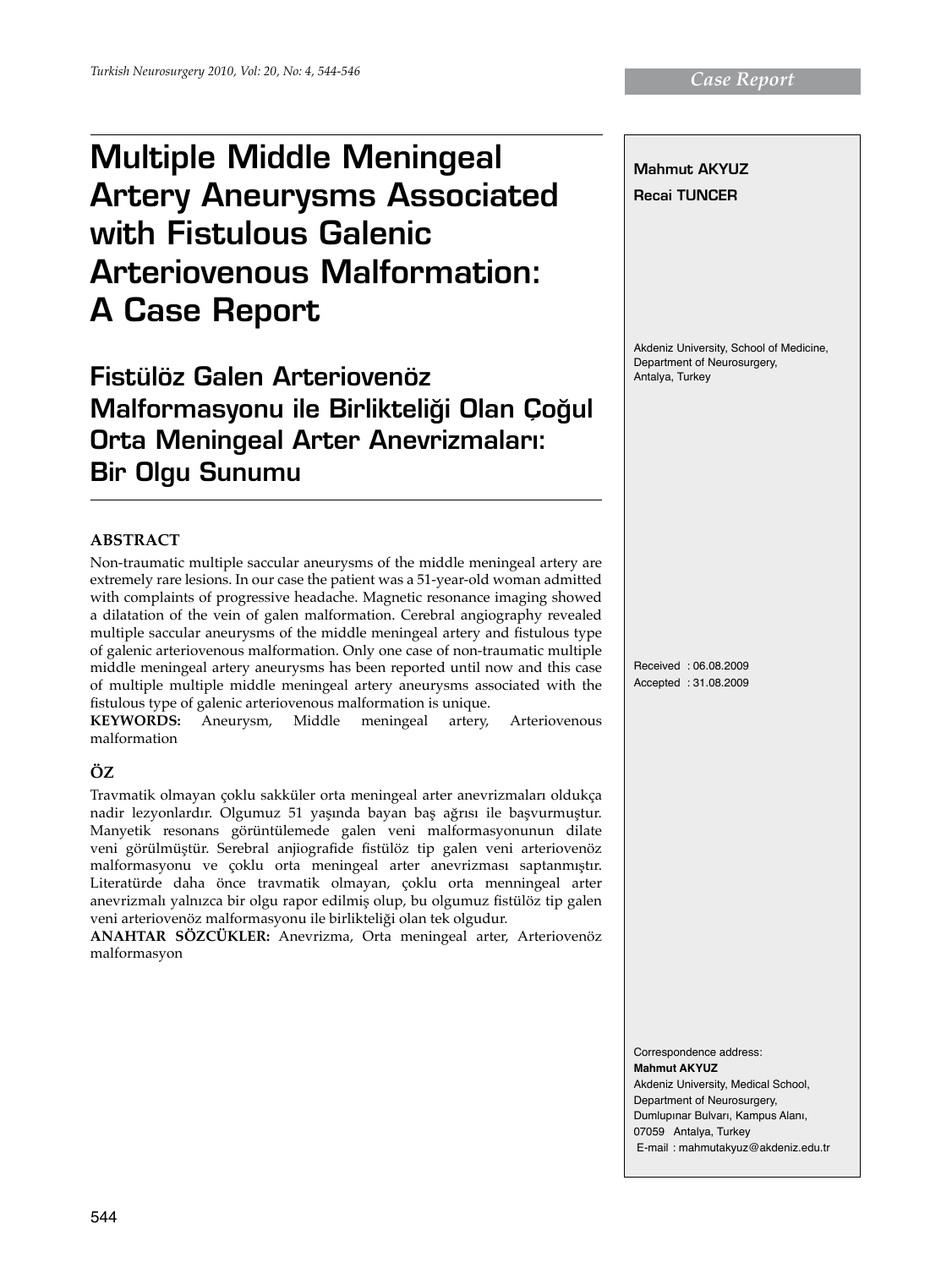### **INTRODUCTION**

Aneurysms of the middle meningeal artery are extremely rare. Thirty traumatic aneurysms of the middle meningeal artery (MMA) have been reported in the literature. Non-traumatic aneurysms of the MMA are again extremely rare lesions and only 17 cases of non-traumatic MMA aneurysms have been reported (1-17). They may present as any type of intracranial hemorrhage or be discovered incidentally (5,7,13). Almost all cases found in the literature were associated with increased hemodynamic stresses caused by a variety of associated intracranial pathological conditions. We report a unique case of a non-traumatic multiple MMA aneurysms that was associated with a fistulous type of galenic AVM*.*

#### **CASE REPORT**

A 51-year-old woman complained of headache and discomfort for about 1 year. The neurological examination was normal and did not reveal papiledema or other clinical signs of raised intracranial pressure. The axial T2-weighted magnetic resonance imaging revealed a dilatation of the vein of galen malformation (Figure 1). Cerebral angiography showed two saccular aneurysms arising from the MMA and the transmesencephalic fistulous type of galenic AVM (Figure 2, 3).

Endovascular treatment was recommended for the fistulous type of galenic AVM, and multiple aneurysms of the MMA.

#### **DISCUSSION**

Saccular aneurysms of meningeal vessels are extremely rare in comparison with the frequency of cerebral aneurysms. Occasional notice of these aneurysms has been reported by several authors, more often after head trauma. However, to our knowledge only 17 cases of non-traumatic MMA aneurysms have been reported (1-17). Most of the cases involved patients in whom cranial blood flow had increased demands placed on it as a result of pathological conditions. Three cases were associated with Paget's disease (1,8,9). There were four cases associated with vascular malformation (two dural angiomas, one cavernous hemangioma, and one moyamoya disease) (4,10,12,14). One case was associated with occlusion of the posterior cerebral artery, and another with occlusion of the internal carotid artery (15-16). Two cases were reported in two women with a convexity meningioma and a pterional



*Figure 1: The axial T2-weighted magnetic resonance imaging showed dilatation of vein of galen malformation.*



*Figure 2: External carotid angiography demonstrating two saccular aneurysms arising from MMA and dilatation of vein of galen.*

meningioma (7,11). Eleven of the 17 cases reportedly have been associated with significant hemodynamic stresses and our case is associated with fistulous type of galenic AVM. This AVM would generate enough hemodynamic stress on the external carotid flow to be possibly responsible for these aneurysms. The